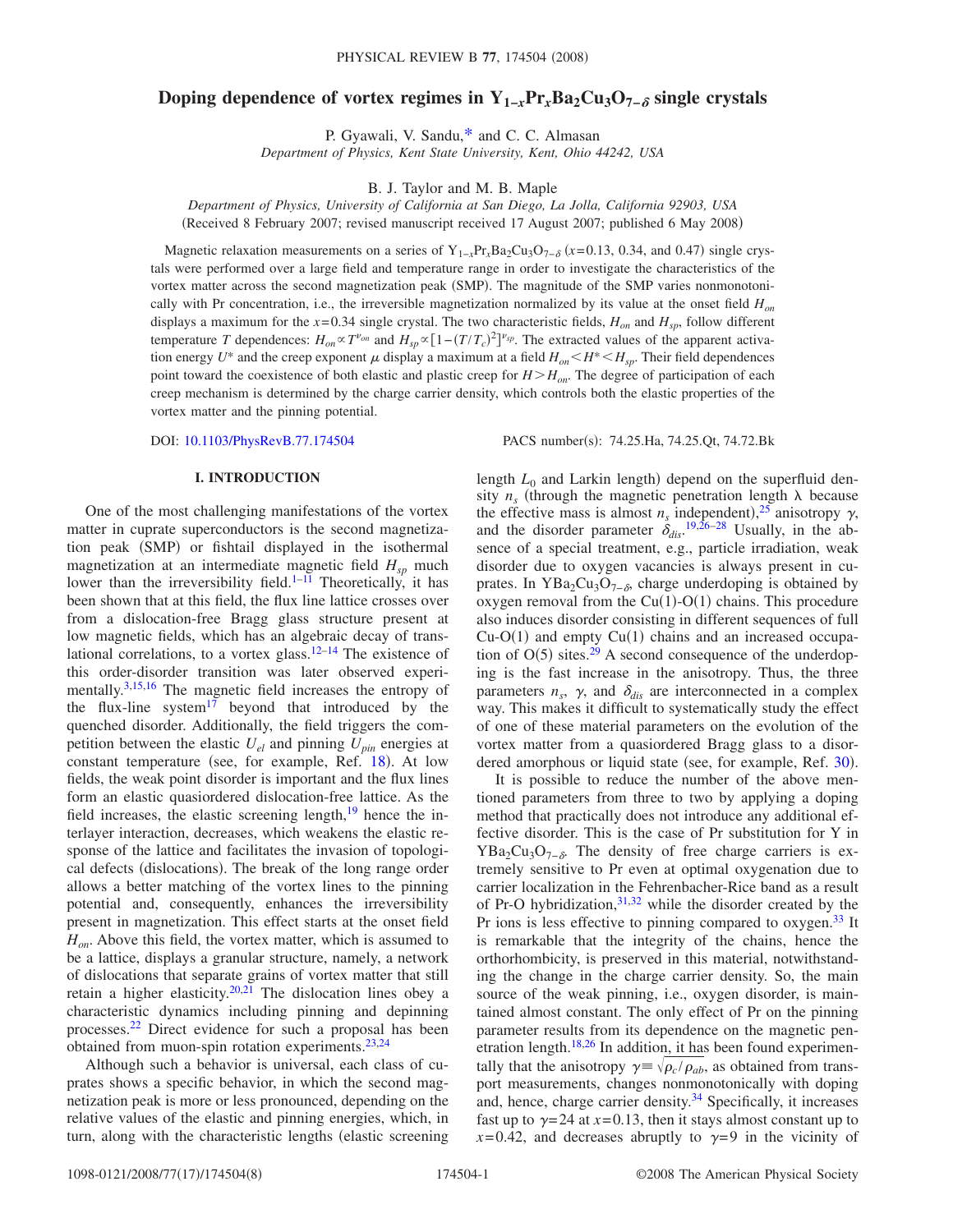the superconductor-insulator transition  $(x=0.53)$ . However, since the increase (decrease) in the anisotropy decreases (increases) all of the energy scales involved in the equilibrium of the flux-line system, we expect only a marginal effect of this parameter in what follows. Therefore, the Pr substitution for Y in YBa<sub>2</sub>Cu<sub>3</sub>O<sub>7−</sub> $_{\delta}$  facilitates the investigation of the effect of the superfluid density on the evolution and crossovers of different regimes of the vortex matter.

In this paper, we explore the evolution of the vortex matter state in the temperature and field ranges where the SMP is present by studying the magnetization and magnetic relaxation of a series of Y<sub>1−*x*</sub>Pr<sub>*x*</sub>Ba<sub>2</sub>Cu<sub>3</sub>O<sub>7−8</sub> single crystals. Our study has shown that the main ingredient that controls the evolution of the vortex matter through the different regimes is the charge carrier density. The SMP is first enhanced and then suppressed as *x* increases. The reason for this behavior is the softening of the elastic moduli, which makes the vortex lattice less stable to defect invasion.

## **II. EXPERIMENTAL DETAILS**

A series of Y<sub>1−*x*</sub>Pr<sub>*x*</sub>Ba<sub>2</sub>Cu<sub>3</sub>O<sub>7−</sub><sub>δ</sub> (*x*=0.13, 0.34, and 0.47) single crystals was chosen to perform extensive magnetization measurements. The three single crystals for which data are presented here are platelets of sizes  $1.25 \times 0.95 \times 0.12$ ,  $0.75 \times 0.4 \times 0.1$ , and  $0.83 \times 0.47 \times 0.03$  mm<sup>3</sup> with critical temperatures  $T_c$  of 82, 50, and 34 K, respectively. Details of the crystal growth are reported elsewhere. $35$  For completeness, we also show the data for two *x*=0 single crystals, one with size  $3.3 \times 2.4 \times 1.1$  mm<sup>3</sup> taken from Ref. [36](#page-7-23) and another one with size  $1.15 \times 1.11 \times 0.035$  mm<sup>3</sup>, as taken from Ref. [37.](#page-7-24)

Magnetic field *H* dependent magnetization *M* and relaxation measurements were performed at different temperatures *T* in the reduced temperature  $T/T_c$  range between 0.2 and 0.9 by using a Quantum Design superconducting quantum interference device magnetometer with the external magnetic field applied parallel to the *c* axis of the single crystal. We used the persistent current mode with a scan length of 40 mm, which guarantees an excellent magnetic field homogeneity. The single crystals were cooled in zero field to the desired temperature and the whole  $M(H)$  loop was recorded in increasing and then decreasing field with *H* steps chosen to get the finest details in  $M(H)$ . After performing a hysteresis loop at a given temperature, the sample was warmed up to  $T \geq T_c$  and cooled in zero field to the next set temperature.

For all of the single crystals studied, the demagnetization factor *D*, which was calculated from the initial slope of the virgin hysteresis curves, was found to be higher than 0.9; hence, the magnetic induction  $B = H + 4\pi(1 - D)M \approx H$ . Therefore, we have used the magnetic field *H* throughout this paper instead of the magnetic induction *B*.

Magnetic relaxation was measured in the normal dc mode by monitoring the time decay of the magnetic moment. For these measurements, we cooled the single crystal to the desired temperature in zero field, the magnetic field was then ramped to the target value, and the magnetization was recorded as a function of time *t* every 175 s for about 2 h.

<span id="page-1-0"></span>

FIG. 1. Magnetic hysteresis loops for Y<sub>1−*x*</sub>Pr<sub>*x*</sub>Ba<sub>2</sub>Cu<sub>3</sub>O<sub>7−</sub><sup> $\delta$ </sup>, *x*  $=0$  (Ref. [35](#page-7-22)), 0.13, 0.34, and 0.47 single crystals, measured at the same reduced temperature  $T/T_c \approx 0.3$ . The arrows indicate the position of the onset  $H_{on}$  and second magnetization peak  $H_{sp}$  fields.

## **III. RESULTS AND DISCUSSION**

Figure [1](#page-1-0) shows the magnetization loops  $M(H)$  for three Pr concentrations measured at  $T/T_c \approx 0.3$ . For completeness, we also show the  $M(H)$  data for an  $x=0$  single crystal taken from Ref. [36.](#page-7-23) All of these four  $M(H)$  curves are almost symmetric around the  $M=0$  axis, i.e., the reversible magnetization is nearly zero, and they display a similar field dependence. Specifically, the absolute value of the magnetization decreases with increasing field beyond the full penetration field, reaches a minimum at the onset field  $H_{on}$ , then increases again and reaches a SMP at  $H_{sp}$ , and, finally, decreases to zero with a further increase of the magnetic field. Previously, both  $H_{on}$  and  $H_{sp}$  have been related to the orderdisorder transition from a dislocation-free Bragg glass to a disordered vortex matter with a glassy structure. For example, several theoretical studies take the peak field  $H_{sp}$  as the order-disorder line, $12,13,27,28$  $12,13,27,28$  $12,13,27,28$  $12,13,27,28$  while in experimental studies of YBa<sub>2</sub>Cu<sub>3</sub>O<sub>7− $\delta$ </sub>, the order-disorder crossover has been taken either as the kink observed for  $H_{on} < H < H_{sp}$  (Refs. [15](#page-7-3) and  $37)$  $37)$  or at  $H_{on}$  (Refs. [3](#page-6-2) and [38](#page-7-27)).

The goal of the present work is to study the effect of charge carrier density  $n<sub>s</sub>$  on the evolution of the vortex matter in the temperature and field ranges where the SMP is present. A specific vortex state at a fixed *T* and *H* is determined by an  $n_s$ -dependent interplay between the pinning landscape and the parameters that govern the stability of the vortex lattice, namely, disorder, critical current density  $J_c$ , and elastic moduli. The study of Pr-doped YBa<sub>2</sub>Cu<sub>3</sub>O<sub>7- $\delta$ </sub> ensures that Pr doping does not change the disorder but only decreases  $n<sub>s</sub>$ . Hence, by studying this system, one studies the above mentioned interplay only as a function of  $n<sub>s</sub>$ . The decrease of  $J_c$  with decreasing  $n_s$  is reflected in the continuous decrease in the irreversible magnetization, including its value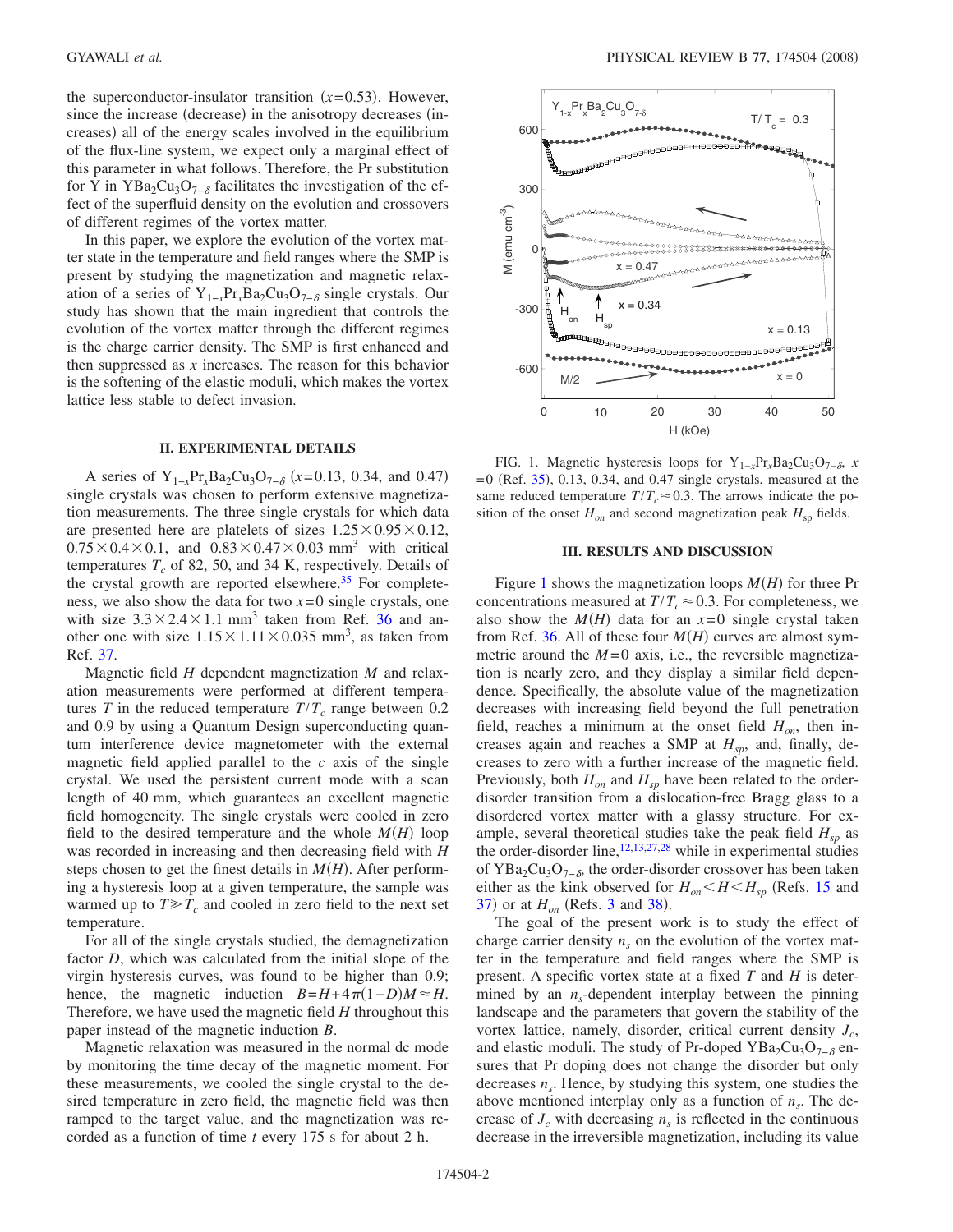<span id="page-2-0"></span>

FIG. 2. Plot of the irreversible magnetization *Mirr* normalized to its value  $M_{irr,on}$  at the onset of the second magnetization peak as a function of the reduced field  $H/H_{sp}$  for Y<sub>1−*x*</sub>Pr<sub>*x*</sub>Ba<sub>2</sub>Cu<sub>3</sub>O<sub>7− $\delta$ </sub>, *x*=0  $(Ref. 35), 0.13, 0.34, and 0.47 single crystals, measured at the same$  $(Ref. 35), 0.13, 0.34, and 0.47 single crystals, measured at the same$  $(Ref. 35), 0.13, 0.34, and 0.47 single crystals, measured at the same$ reduced temperature  $T/T_c \approx 0.3$ . Inset: *x* dependence of the absolute value of the irreversible magnetization at the second magnetization peak *Mirr*,*sp* measured at the same reduced temperature.

at the SMP, with decreasing  $n_s$ , i.e., increasing  $x$  (see Fig. [1](#page-1-0)). Hence, a plot of  $M_{irr}/M_{irr,on}$ , the irreversible magnetization  $M_{irr} \equiv (M^- - M^+)/2$  *(M<sup>+</sup>* and *M<sup>−</sup>* are the magnetizations measured in increasing and decreasing magnetic field, respectively) normalized by the value of the magnetization at the onset field  $M_{irr, on}$ , vs  $H/H_{sp}$  eliminates the effect of  $J_c(n_s)$ . Therefore, such a plot reflects, at constant *H*, only the  $n<sub>s</sub>$ -dependent interplay between the pinning landscape and the elastic moduli, while it reflects the interplay between the pinning landscape and the *H*-induced disorder at constant doping *x*.

Figure [2](#page-2-0) is a plot of  $M_{irr}/M_{irr,on}$  vs  $H/H_{sp}$  for three different Pr dopings as well as for an  $x=0$  single crystal taken from Ref. [36,](#page-7-23) all measured at a reduced temperature  $T/T_c$  $\approx 0.3$ . The normalized irreversible magnetization in the SMP region displays a conspicuous nonmonotonic behavior as a function of the charge carrier density, i.e., it increases with decreasing charge carrier density down to  $n_s = 0.083$  (x  $= 0.34$ ) followed by a decrease for even lower  $n<sub>s</sub>$  (higher Pr concentrations). In fact, our magnetic investigations of the  $x=0.53$  single crystals have shown that the SMP is absent at this Pr concentration[.39](#page-7-28)

The SMP dynamics is usually also size dependent. Specifically, it has been shown experimentally that the reduction of the sample size produces the vanishing of the  $SMP^{40,41}$  $SMP^{40,41}$  $SMP^{40,41}$ and the shift of the order-disorder transition field to higher temperatures. $42$  However, the fact that the maximum peak effect in Fig. [2](#page-2-0) takes place in the narrowest single crystal studied  $(x=0.34)$  shows that the size effect reported previously does not change the observed nonmonotonic behavior of the normalized irreversible magnetization. Nevertheless, it could be responsible for the precise location of the second magnetization peak.

The nonmonotonic behavior of  $M_{irr}/M_{irr,on}$  vs  $H/H_{sp}$  can be explained as follows: the elastic moduli  $C_{44}$  and  $C_{66}$  decrease with decreasing charge carrier density  $n<sub>s</sub>$  (increasing  $(x)$ .<sup>[26](#page-7-14)</sup> The decrease in the elastic moduli reduces the energy scale of the dislocations<sup>22</sup>  $[E_D = (C_{44}C_{66})^{1/2}b/4\pi,$  where *b* is the Burger's vector], which makes their generation easier and, subsequently, allows a better matching of the flux-line system to the  $n<sub>s</sub>$ -dependent pinning landscape. Therefore, at high charge carrier densities (e.g., the  $x=0$  or 0.13 single crystal), the flux-line system is rather stiff since the creation of dislocations requires a rather high energy. Hence, the density of dislocations is rather low and their relative contribution to the total irreversibility, i.e., pinning of the flux lines, though important, is not substantial. At low charge carrier densities (e.g., the  $x \sim 0.47$  single crystal), the flux-line system is soft since dislocations are easily created  $(C_{44}$  and  $C_{66}$ are small, hence  $E_D$  is low). Nevertheless, despite the increased plasticity of the flux-line system due to the increased number of dislocations, the values of  $M_{irr}/M_{irr,on}$  are smaller than the ones for the low Pr doping (high  $n<sub>s</sub>$ ) case due to the net decrease in the strength of the  $n<sub>s</sub>$ -dependent pinning landscape. However, there is an optimum charge carrier density (e.g., the  $x \sim 0.34$  single crystal) for which the softening of the flux lattice due to the decrease in the elastic moduli allows the optimum matching of the flux-line system to the pinning landscape, maximizing the irreversible magnetization *Mirr*/*Mirr*,*on*.

The *H* dependence of  $M_{irr}/M_{irr,on}$  for a constant *x* displays a broad maximum around the field  $H_{sp}$  corresponding to the second magnetization peak. This suggests that the gradual process of field driven disordering gives rise to a continuous increase in the density of dislocation loops. Additional disorder (transient disorder) is also injected into the sample through inhomogeneous surface barriers $43,44$  $43,44$  and its lifetime increases as the field approaches the order-disorder transition field. Hence, elastic and plastic behaviors coexist in different degrees over a large field range starting at *Hon* (below which only elastic creep is present<sup>3</sup>) and ending well above  $H_{sp}$ , with the elastic behavior dominant for  $H \leq H_{sp}$ and plastic behavior prevailing for  $H > H_{sp}$ . This result is supported by scanning tunneling microscopy investigations,<sup>16</sup> which have shown the presence of dislocations even near  $H_{on}$ , and by neutron scattering data, which have shown surviving Bragg peaks far above *Hsp*. [45](#page-7-33) Note that numerical simulations have shown that homogeneous fluxline domains, i.e., systems displaying elastic creep, survive up to  $0.8H_{c2}$ <sup>[46](#page-7-34)</sup>

The overall behavior discussed above is present over the whole temperature range  $0.3 \leq T/T_c \leq 0.9$ . As the temperature increases, both characteristic fields  $H_{on}$  and  $H_{sp}$  shift to lower values, but they follow different *T* dependences, namely,  $H_{on} \propto T^{-\nu_{on}}$  (see inset of Fig. [3](#page-3-0)) while  $H_{sp} \propto [1]$  $-(T/T_c)^2$ <sup> $\nu_{sp}$ </sup> (see Fig. [3](#page-3-0)), with  $\nu_{on}$ =1.13, 1.9, 2.1, and 1.99, and  $v_{sp} = 1.36, 2.02, 2.53,$  and 2.23 for the  $x=0$  (Ref. [37](#page-7-24)), 0.13, 0.34, and 0.47 single crystal, respectively.

The  $H_{sp}(T)$  of the present study does not show the upturn at high temperatures reported for optimally doped  $YBa<sub>2</sub>Cu<sub>3</sub>O<sub>7−δ</sub>$ <sup>[6](#page-6-3)[,8](#page-6-4)[,15](#page-7-3)[,47](#page-7-35)</sup> Nevertheless, previous measurements have shown that the  $H_{sp}(T)$  behavior is extremely sensitive to small deviations from optimal doping<sup>6[,47](#page-7-35)</sup> and that the suppression of the high temperature upturn for YBa<sub>2</sub>Cu<sub>3</sub>O<sub>7−</sub> occurs for  $\delta \ge 0.06$ . On the other hand, disorder introduced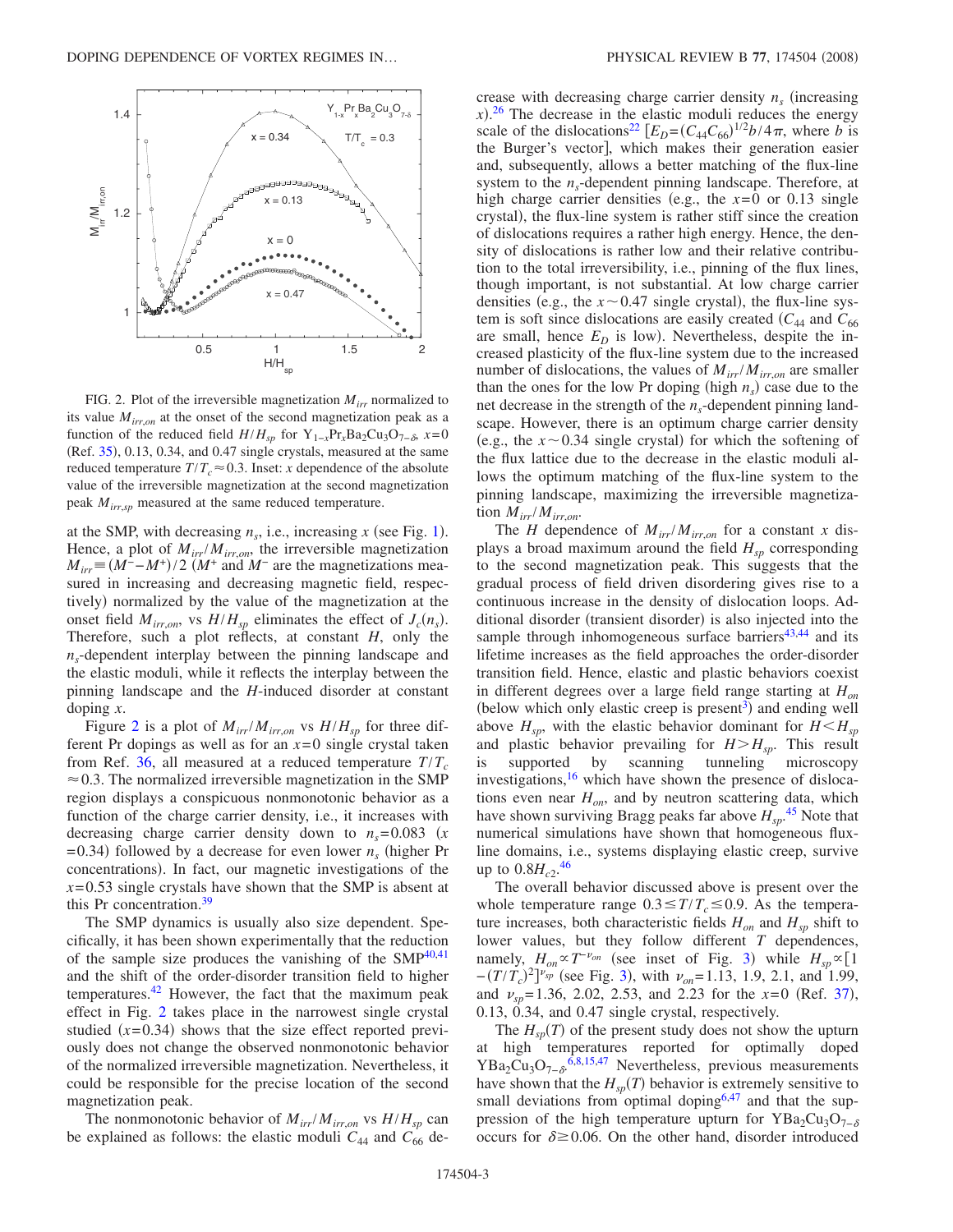<span id="page-3-0"></span>

FIG. 3. Log-log plot of the second magnetization peak  $H_{sp}$  vs reduced temperature  $T/T_c$  for  $Y_{1-x}Pr_xBa_2Cu_3O_{7-\delta}$ ,  $x=0$  (Ref. [36](#page-7-23)), 0.13, 0.34, and 0.47 single crystals. Inset: Log-log plot of the onset field  $H_{on}$  vs  $T/T_c$  for the same single crystals.

by electron irradiation was found to decrease, but not suppress, the high temperature upturn of  $H_{sp}(T)$  even for a fluence as high as  $2 \times 10^{18}$  cm<sup>-2</sup>.<sup>[48](#page-7-36)</sup> Therefore, we conclude that the reduction of the charge carrier density by Pr substitution for Y gives rise to the suppression of the upturn in  $H_{sp}(T)$  at high *T*, and, hence, the monotonic decrease of  $H_{\rm sn}$  with increasing *T*. Specifically, the decrease in the superfluid density  $n_s$  with increasing doping  $x$  increases the magnetic penetration length  $\lambda$  at high *T*, and, hence, decreases  $H_{sp}$  [ $H_{sp}$  $\propto$  1/ $\lambda$ <sup>4</sup> (Ref. [2](#page-6-5))]. Notice that the *x* dependence of the exponent  $\nu_{sp}$  shows a similar nonmonotonic trend as the SMP itself. Finally, we do not rule out an additional effect of the transient disorder, which is more effective in the narrower samples  $(x=0.34$  and 0.47), in the precise determination of the  $H_{sp}$  position,<sup>42[,44](#page-7-32)</sup> mainly at low temperatures, where the annealing processes are slower.

We also performed magnetization relaxation measurements on Y<sub>1−*x*</sub>Pr<sub>*x*</sub>Ba<sub>2</sub>Cu<sub>3</sub>O<sub>7−</sub> $_{\delta}$  at different fields and temperatures around the SMP in order to further study the evolution of the vortex matter with the charge carrier density. Figure [4](#page-3-1) is a plot of the time *t* dependence of the irreversible magnetization  $M_{irr}$  normalized by the first measured magnetization  $M_{irr}(t_b)$  ( $t_b \sim 250$  s) for the  $x=0.34$  single crystal measured at a reduced temperature  $T/T_c = 0.4$  and different reduced magnetic fields  $H/H_{sp}$  both below and above  $H_{sp}$ . We obtained  $M_{irr}(t)$  by subtracting the reversible magnetization, extracted from the  $M(H)$  loops (see Fig. [1](#page-1-0)), from the measured magnetization. The data of Fig. [4](#page-3-1) are representative of all of the single crystals measured. It is salient that the data do not follow a logarithmic *t* dependence. Hence, we analyzed these data in the framework of the collective creep theory in which $49$ 

<span id="page-3-2"></span>
$$
M_{irr}(t,T,H) = M_{irr}(t_0,T,H) \left[ 1 + \frac{\mu k_B T}{U_0(H)} \ln \left( \frac{t}{t_0} \right) \right]^{-1/\mu}, \quad (1)
$$

where  $U_0$  is the effective pinning potential,  $t_0$  is a macroscopic quantity depending on the sample size and it should

<span id="page-3-1"></span>

FIG. 4. Logarithm of time *t* evolution of the irreversible magnetization  $M_{irr}$  of an Y<sub>0.66</sub>Pr<sub>0.34</sub>Ba<sub>2</sub>Cu<sub>3</sub>O<sub>7−</sub><sub>8</sub> single crystal measured at the reduced temperature  $T/T_c = 0.4$  and for different field values around the second magnetization peak. Open symbols below  $H_{sp}$ and partially filled or close symbols above  $H_{sp}$  represent 1.06, 1.21, 1.51, 1.82, 2.12, 2.42, 2.73, 2.03, and 3.64 as shown by the arrow.

not be confused with the actual microscopic attempt time, <sup>49</sup> and  $\mu$  is the collective creep exponent. The normalized relaxation rate  $S$  is obtained from Eq.  $(1)$  $(1)$  $(1)$  as

<span id="page-3-3"></span>
$$
S(J,T,H) \equiv -\frac{1}{M_{irr}(t)} \frac{dM_{irr}(t)}{d \ln(t)} = \frac{k_B T}{U^*(J,T,H)},
$$
 (2)

<span id="page-3-5"></span>where

$$
U^*(J,T,H) = U_0 + \mu k_B T \ln\left(\frac{t}{t_0}\right) \tag{3}
$$

is the apparent activation energy, which is larger than  $U_0$  due to current relaxation. Note that, for convenience, we define *S* as a positive quantity. One can experimentally determine *U*\* from Eq. ([2](#page-3-3)) with the normalized relaxation rate *S* obtained from the data of Fig. [4.](#page-3-1) In doing so, the relaxation rate is normalized to the initial magnetization  $M_{irr}(t_b)$  rather than to the time-dependent magnetization. Since the variation in *Mirr* during the relaxation measurement is small, the error introduced is also small.<sup>49</sup> Before discussing the physics that  $U^*$ would reveal, we discuss next the relationship between this apparent activation energy, which is experimentally accessible, and the actual activation energy.

The actual activation energy *U* is a rather complex quantity involving not only a term due to the microscopic interaction between the flux lines and the pinning centers  $U_{int}$ , but also an extrinsic dependence on the distribution of the critical current density[.50](#page-7-38) Miu *et al.*[51](#page-7-39) inferred that

$$
U = U_{int}(J)\ln(J_c/J). \tag{4}
$$

<span id="page-3-4"></span>Then, the relationship between  $U^*$  and  $U$ , hence  $U_{int}$ , can be obtained through the general dependence  $U = k_B T \ln(t/t_0)$  $(Ref. 52)$  $(Ref. 52)$  $(Ref. 52)$  along with Eqs.  $(2)$  $(2)$  $(2)$  and  $(4)$  $(4)$  $(4)$  (see the Appendix for more details) as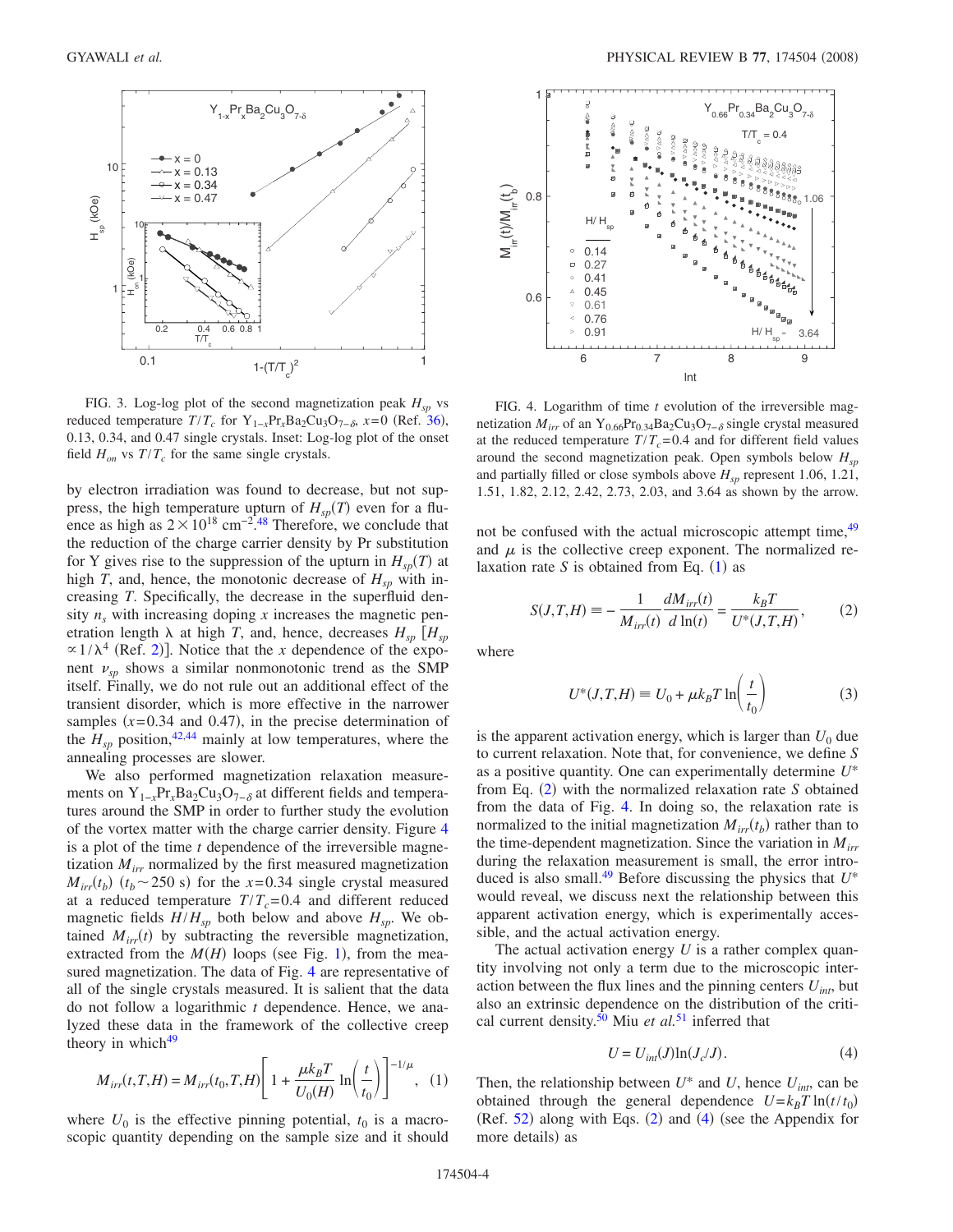<span id="page-4-1"></span>

FIG. 5. Plot of the apparent activation energy *U*\*, obtained from relaxation measurements, vs irreversible magnetization *Mirr* of an  $Y_{0.87}Pr_{0.13}Ba_2Cu_3O_{7-\delta}$  single crystal measured at different applied magnetic fields and at the reduced temperature  $T/T_c \approx 0.4$ . Empty and filled symbols are for  $H < H_{sp}$  and  $H > H_{sp}$ , respectively. Solid lines are a guide for the eye. Inset: Field dependence of the relaxation rate *S* measured at a time  $t \approx 6000$  s.

$$
U^*(J,H) = U_{int}(J) - J \frac{dU_{int}}{dJ} \ln\left(\frac{J_c}{J}\right). \tag{5}
$$

<span id="page-4-0"></span>Therefore,  $U^*$  is always an overestimate of  $U_{int}$  since  $dU_{int}/dJ$  is negative. Nevertheless, Eq. ([5](#page-4-0)) shows that the approximation of  $U_{int}$  with  $U^*$  is valid as long as the current density is close to  $J_c$  and it breaks down for  $J \ll J_c$ , i.e., for  $H \ge H_{sp}$ . Thus, a plot of  $U^*(J)$  determined from Eq. ([2](#page-3-3)) with *S* obtained from the relaxation data in the regime where *J* is not too far from  $J_c$ , i.e., for not extremely long relaxation times and for magnetic fields around  $H_{sp}$ , gives an accurate information on *Uint* and, hence, on the evolution of the vortex matter when the temperature and magnetic field are swept.

The plot of  $U^*$  vs  $M_{irr}$   $(M_{irr} \propto J)$  is shown in Fig. [5](#page-4-1) for the  $x=0.13$  single crystal measured at  $T/T_c \approx 0.4$  and for different values of the reduced field  $H/H_{sp}$ . The different evolutions of the activation energy below and above  $H_{sp}$  are salient. Specifically, for fields smaller than  $H_{sp}$  (open symbols),  $U^*(J,H)$  rapidly increases as the current *J* (or, equivalently,  $M_{irr}$ ) decreases, which is an expected behavior for an elastic vortex system in the collective pinning regime. Above *Hsp* (filled symbols), the increase in  $U^*$  with decreasing current density becomes slower and slower, which suggests a smooth crossover at  $H_{sp}$  to another regime, most likely a regime dominated by the fast proliferation of dislocations.

We have observed a similar behavior of  $U^*(J)$  for all Pr concentrations studied. However, for the same reduced field range and for  $T/T_c \approx 0.4$ , the range of values of  $U^*$  decreases with increasing Pr concentration, e.g., *U*\* varies between 200 and 1000 K for *x*=0.13, 100–600 K for *x*=0.34, and 50–400 K for  $x=0.47$ . The decrease in the range of  $U^*$  with increasing  $x$  is in agreement with previous results on  $Y_{1-x}Pr_xBa_2Cu_3O_{7-\delta}$  polycrystalline pellets.<sup>53</sup>

<span id="page-4-2"></span>

FIG. 6. Log-log plot of the field *H* dependence of the average activation energy  $\overline{U}^*$  of Y<sub>1−*x*</sub>Pr<sub>*x*</sub>Ba<sub>2</sub>Cu<sub>3</sub>O<sub>7−</sub> $_{\delta}$ , *x*=0 (Ref. [36](#page-7-23)), 0.13, 0.34, and 0.47 single crystals, measured at a reduced temperature  $T/T_c = 0.4$ . The lines are fits of the data with a power law. Inset: Temperature dependence of  $H^*(T)$  as determined from the minima of  $S(H)$ .

As a function of field,  $U^*$  [or, equivalently, *S*; see Eq. ([2](#page-3-3))] systematically shows, at any relaxation time *t*, a maximum (minimum) at a field  $H^*$ , which is between  $H_{on}$  and  $H_{sp}$  [see, for example, the inset of Fig. [5](#page-4-1) for  $S(H)$  for the  $x=0.34$ single crystal]. Therefore, the slowest magnetic relaxation takes place at a field value just below  $H_{sn}$  and not at  $H_{sn}$ . At fields higher than  $H^*$ ,  $S(H)$  increases almost linearly.

The apparent activation energy  $U^*$  is a nonlinear function of time, increasing as the current density relaxes to lower values. However, a reliable estimate of its overall field dependence over a reasonable time window from  $t_1$  to  $t_2$  can be obtained by replacing the derivative in Eq.  $(2)$  $(2)$  $(2)$  with finite differences. This average apparent activation energy  $U^*$  is given by

$$
\overline{U}^*(H) = k_B T \ln\left(\frac{t_2}{t_1}\right) \frac{M_{irr}(t_b, H)}{\Delta M_{irr}(H)},\tag{6}
$$

where  $\Delta M_{irr}(H) = M_{irr}(H, t_1) - M_{irr}(H, t_2)$ . Figure [6](#page-4-2) is a loglog plot of  $\overline{U}^*(H)$ , as extracted from relaxation measurements over the time window 600  $s \le t \le 4000$  s, for three Pr concentrations  $(x=0.13, 0.34, \text{ and } 0.47)$  and for an  $x=0$ single crystal taken from the literature,<sup>37</sup> with  $U^*$  determined from Eq.  $(2)$  $(2)$  $(2)$  at 1000 s. This figure does not give the *H* dependence of the barrier at fixed current density since *J* also changes with field. Nevertheless, its advantage is that it gives an explicit dependence of the barrier on *H*, which facilitates the identification of the creep regime and the comparison between samples with different charge carrier densities.  $\overline{U}^*(H)$  displays again a maximum at  $H^*$ . The relative difference *Hsp*−*H*\*-/*Hsp* between *H*\* and *Hsp* is maximum for the  $x=0.34$  single crystal, for which the value of the second magnetization peak is enhanced (see Fig. [2](#page-2-0)). For  $H < H^*$ ,  $\bar{U}^*$ increases with increasing magnetic field, which is consistent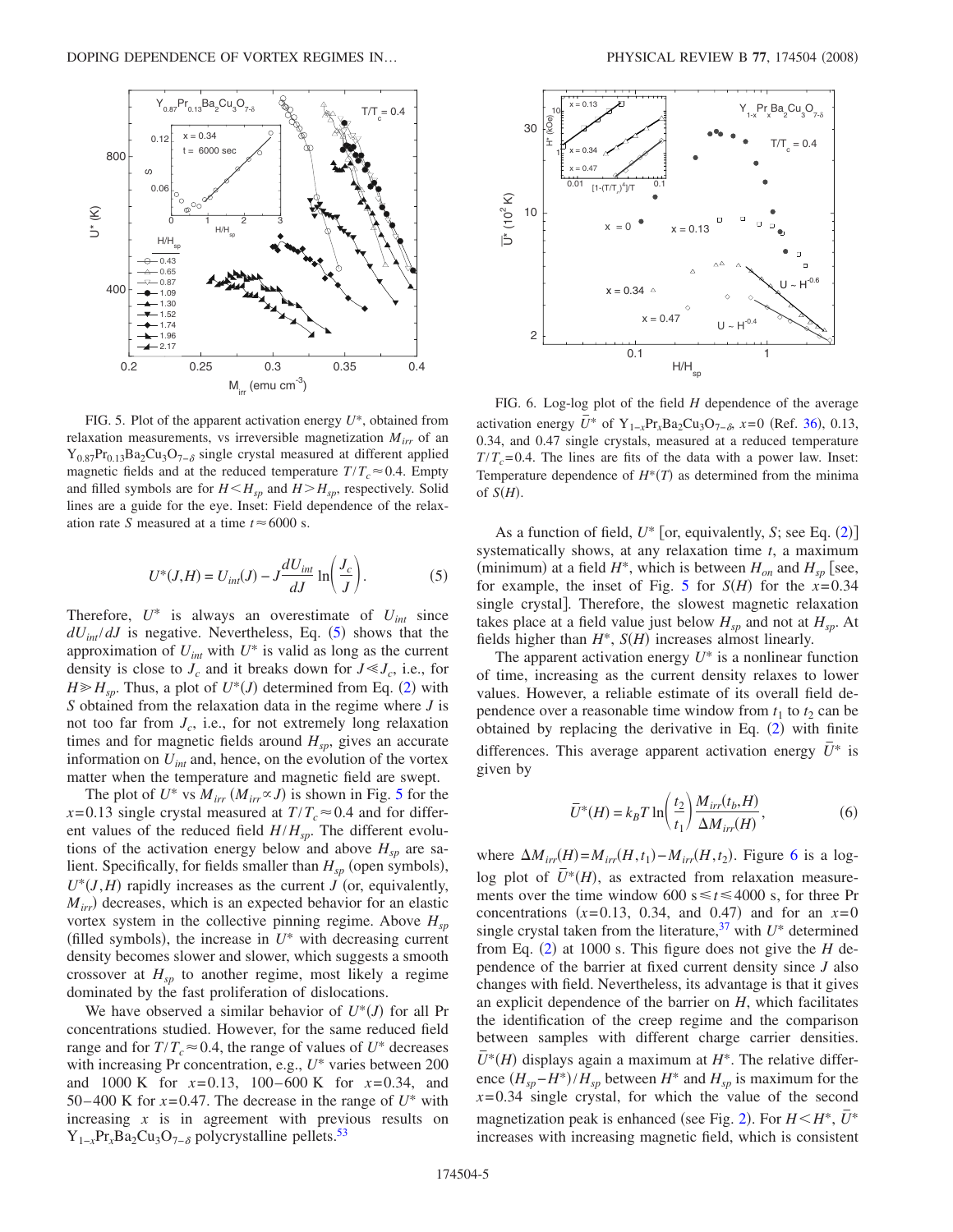with the elastic (collective) creep mechanism. For  $H > H^*$ ,  $\overline{U}^*(H)$  decreases roughly as a power law with increasing *H*, i.e.,  $\bar{U}^*(H) \propto H^{-\nu}$ , with  $\nu$ =0.6 and 0.4 for the *x*=0.34 and 0.47 single crystals, respectively, which indicates plastic vortex creep,<sup>3</sup> and a more abrupt drop for the  $x=0$  and 0.13 single crystals. A simple model for plastic pinning<sup>2</sup> yields an exponent  $\nu=0.5$ , while other reports give  $\nu=0.55$  for  $\text{Bi}_2\text{Sr}_2\text{CaCu}_2\text{O}_{\frac{8}{2}}^{\phantom{2}}$  $\text{Bi}_2\text{Sr}_2\text{CaCu}_2\text{O}_{\frac{8}{2}}^{\phantom{2}}$  $\text{Bi}_2\text{Sr}_2\text{CaCu}_2\text{O}_{\frac{8}{2}}^{\phantom{2}}$   $\nu=0.7$  for  $\text{YBa}_2\text{Cu}_3\text{O}_{7-\delta}^{\phantom{2}}$  and  $HgBa_2CuO_{4+\delta}^{55}$  $HgBa_2CuO_{4+\delta}^{55}$  $HgBa_2CuO_{4+\delta}^{55}$  and  $\nu \approx 1$  for  $Tl_2Ba_2CaCu_2O_8^{56}$  $Tl_2Ba_2CaCu_2O_8^{56}$  $Tl_2Ba_2CaCu_2O_8^{56}$  Hence, as expected, these  $\bar{U}^*(H)$  data are consistent with the  $U^*(J,H)$ data of Fig. [5,](#page-4-1) but, additionally, they give the quantitative dependence of the activation energy on the magnetic field. Based on these data, we also conclude that, at least in the case of Pr-doped YBa<sub>2</sub>Cu<sub>3</sub>O<sub>7− $\delta$ </sub>, the order-disorder crossover is best given by  $H^*(T)$  ( $H_{on} < H < H_{sp}$ ), even though, as discussed above, the two characteristic fields  $H_{on}$  and  $H_{sp}$  are the ones that have been previously related to the orderdisorder transition.

Based on our above conclusion, leveling the elastic and plastic energies engaged in the equilibrium of the flux lines, i.e.,  $U_{el} = U_{pl}$ , at  $H^*$  gives  $H^* \propto 1/T^2 \lambda^4 \propto [\{1 - (T/T_c)^4\}/T]^{\chi}$ , with  $\chi$ =2. The fit of *H*<sup>\*</sup> vs  $\left[1 - (T/T_c)^4\right] / T$  for  $0.3 \le T/T_c$  $\leq 0.8$  is shown as a log-log plot in the inset of Fig. [6.](#page-4-2) The values of the exponent  $\chi$  are 1.44, 1.27, and 1.54 for the *x*  $=0.13$ , 0.34, and 0.47 single crystal, respectively. The good fit of the data with the above expression supports our conclusion that the elastic to plastic crossover takes place at *H*\*. It is interesting to note that the exponents are nonmonotonic with increasing *x*, with the lowest value for the  $x=0.34$ sample.

Since, as shown above, the activation energy is a function of current density, temperature, and magnetic field [see Eq. ([3](#page-3-5))], changes in any one of these parameters drive continuously the vortex matter into different elastic and plastic creep regimes. Hence, magnetic relaxation data give information about a specific flux-creep regime for a given *T* and *H* through the critical exponent  $\mu(T, H)$  present in Eq. ([1](#page-3-2)). A fit of the  $M_{irr}$  vs  $\ln t$  data with Eq. ([1](#page-3-2)) for different *T* and *H* gives  $\mu(T,H)$ .

Figure [7](#page-5-0) and its insets are plots of  $\mu(T,H)$  for different charge carrier densities, i.e., Pr doping. Note that  $\mu$ (*H*) displays a peak at the same magnetic field value *H*\* at which  $\overline{U^*}(H)$  is maximum. Therefore, as discussed above, the elastic pinning mechanism dominates for  $H_{on} < H < H^*$ , while the plastic mechanism dominates for  $H > H^*$ . Also, note that  $\mu$  decreases with increasing temperature and decreasing charge carrier density (increasing  $x$ ).

The collective (elastic) creep theory<sup>26</sup> predicts that  $\mu$  $=1/7$  for single vortex creep (at high current and low field),  $\mu$ =5/2 for small vortex-bundle creep (at intermediate current and field),  $\mu=1$  for the creep of intermediate vortex bundles, and  $\mu$ =7/9 for the creep of large vortex bundles (at low current and high field). As the data show,  $\mu$ (*H*) does not exactly follow these theoretical predictions in the regime where flux lines are expected to behave elastically, i.e., for  $H_{on}$   $\lt H \lt H^*$ . For example,  $\mu$   $>$  2 but smaller than 2.5 for the lowest measured temperature  $(T/T_c=0.3)$  even in the case of the *x*=0.13 single crystal, which is expected to have the strongest elastic response. Hence, although these values

<span id="page-5-0"></span>

FIG. 7. Field *H* dependence of the relaxation exponent  $\mu$  of an  $Y_{0.87}Pr_{0.13}Ba_2Cu_3O_{7-\delta}$  single crystal measured at different reduced temperatures  $(T_c = 82 \text{ K})$ . Insets: The same plot for the (a)  $Y_{0.66}Pr_{0.34}Ba_2Cu_3O_{7-\delta}$  single crystal  $(T_c=50 \text{ K})$  and (b)  $Y_{0.53}Pr_{0.47}Ba_2Cu_3O_{7-\delta}$  single crystal ( $T_c$ =34 K).

indicate that the relaxation of the flux vortices is mainly due to the creep of small vortex bundles, the admixture of the plastic contribution limits  $\mu$  to values smaller than 2.5. Similar deviations from the theoretical exponents for plastic creep<sup>22</sup> are clear for  $H > H^*$ .

The direct (inverse) correlation between the values of the creep exponent  $\mu$  and the charge carrier density (Pr doping) as well as the decrease in the value of  $\mu$  with increasing  $T$ (see Fig. [7](#page-5-0) and its insets) reflects the decreased role of the vortex lattice properties over a single vortex behavior with decreasing  $n<sub>s</sub>$  or increasing  $T$  as a result of the weakening of the elastic moduli with decreasing  $n_s$   $[C_{66} \propto \lambda^{-2} \propto n_s(x)]$  or increasing *T*. As a consequence, the crossover magnetic field  $H<sub>sh</sub>$  from single vortex to small bundle collective pinning increases with decreasing  $n<sub>s</sub>$  (increasing  $x$ ) or increasing  $T$ since  $H_{sb} \propto \lambda^{8/3} \propto n_s^{-4/3}$ . *[26](#page-7-14)* Hence,  $H_{sb}$  cannot be reached in strongly underdoped single crystals before the full crossover to plastic pinning. This explains the decrease in the value of the exponent  $\mu$  at  $H^*$  in Fig. [7](#page-5-0) and its insets with increasing *x* or *T*.

For magnetic fields higher than  $H^*$ ,  $\mu$  decreases monotonically with increasing  $H$ . However, the value of  $\mu$  $=10/21$ , which is representative of the plastic creep of the lattice, is accessible only at high temperatures. At lower *T*, one needs magnetic fields higher than the one available  $(5 T)$ in order to be able to detect this regime. Additionally, the elastic contributions do not vanish completely in the plastic regime.<sup>46</sup>

## **IV. SUMMARY**

In summary, we investigated the evolution of the SMP with the charge carrier density by an appropriate doping that avoids the change in the quenched disorder in a sensitive way. For this goal, we carried out magnetization and magnetic relaxation measurements on a series of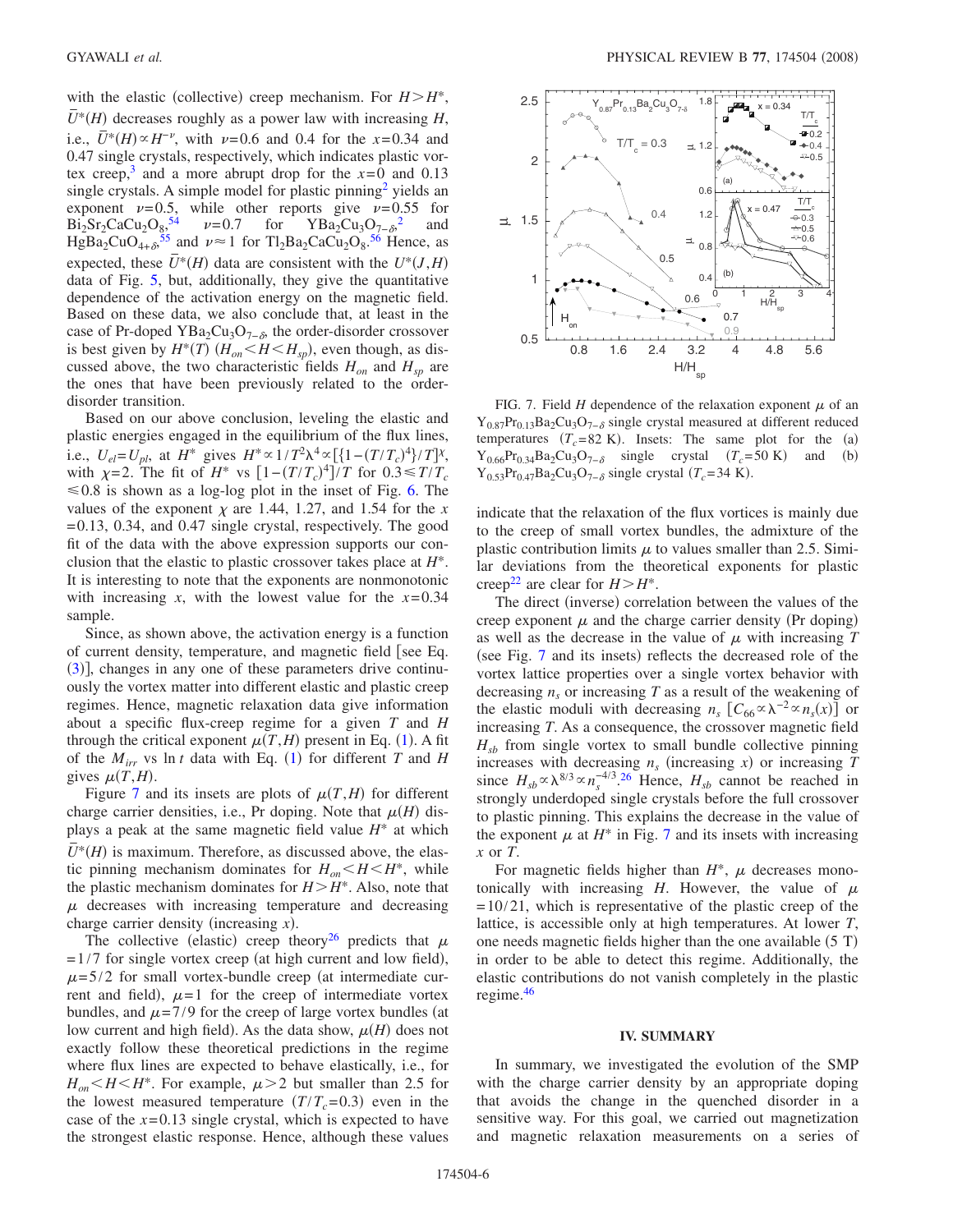$Y_{1-x}Pr_xBa_2Cu_3O_{7-\delta}$  single crystals, in which the concentration of Pr ions controls the charge carrier density  $n<sub>s</sub>(x)$ . We have found that the quenched disorder is necessary for the existence of irreversibility and of the SMP, but the principal ingredient that controls the evolution of the vortex matter through different regimes is the charge carrier density. Specifically, we have found that the SMP is broad and its magnitude is nonmonotonic with the amount of doping: it increases with decreasing charge carrier density up to a doping at around  $x=0.34$  followed by a decrease with a further decrease in  $n<sub>s</sub>$  (increasing Pr concentration). The two characteristic magnetic fields, the onset field  $H_{on}$  and the field  $H_{on}$ corresponding to the SMP, decrease with increasing temperature *T*, but they follow different *T* dependences:  $H_{on} \propto T^{\nu_{on}}$ while  $H_{sp} \propto [1 - (T/T_c)^2]^{v_{sp}}$ , with the exponent  $v_{sp}$  following the same nonmonotonic trend as a function of  $n_s$  as  $H_{sp}$ . Within the collective creep theory, we determined the apparent activation energy. Its evolution with *J* has shown that the vortex system is predominantly elastically pinned below  $H_{sp}$ , while above  $H_{sp}$ , there is a smooth crossover to a vortex regime most likely dominated by the proliferation of dislocations. The field dependence of the average apparent pinning potential  $\bar{U}^*$  displays a maximum at a magnetic field  $H^*$ , with  $H_{on}$   $\lt H^*$   $\lt H_{sp}$ , which is consistent with the presence of an elastic (collective) creep mechanism at low fields and a plastic vortex creep at high *H* values. The transition from the Bragg glass to the dislocation-rich vortex system gradually occurs and extends on a rather large field range. For this reason, we propose that the order-disorder line must be defined by the maximum of the average activation energy, which is located at  $H^*$ , below  $H_{sp}$  but above the inflection point of the  $M(H)$  curves.

#### **ACKNOWLEDGMENTS**

This research was supported by the National Science Foundation under Grant No. DMR-0705959 at KSU, the U.S. Department of Energy under Grant No. DE-FG02- 04ER46105 at UCSD, and the NASR under Grant No. CEX 45/2006 at NIMP.

#### **APPENDIX**

As mentioned in the main text, Miu *et al.*[51](#page-7-39) inferred the following current dependence of the activation energy:

$$
U(J) = U_{int}(J) \ln\left(\frac{J_c}{J}\right).
$$

Then,

$$
\frac{dU}{dJ} = \frac{dU_{int}}{dJ} \ln\left(\frac{J_c}{J}\right) + U_{int} \frac{d(\ln J_c - \ln J)}{dJ}
$$

$$
= \frac{dU_{int}}{dJ} \ln\left(\frac{J_c}{J}\right) - \frac{U_{int}}{J},
$$

<span id="page-6-7"></span>or

$$
-J\left(\frac{dU}{dJ}\right) = U_{int} - J\frac{dU_{int}}{dJ}\ln\left(\frac{J_c}{J}\right). \tag{A1}
$$

<span id="page-6-6"></span>As shown by Eq.  $(2)$  $(2)$  $(2)$ , the normalized relaxation rate is

$$
-\frac{1}{M_{irr}(t)}\frac{dM_{irr}(t)}{d\ln(t)} = \frac{k_B T}{U^*(J,T,H)}.\tag{A2}
$$

Also, the actual activation energy is  $52$ 

$$
U = k_B T \ln(t/t_0),
$$

which can be written as

$$
\frac{dU}{d\ln t} = k_B T.
$$
 (A3)

Since  $M_{irr} \propto J$ , Eq. ([A2](#page-6-6)) becomes

$$
-\frac{1}{J}\frac{dJ}{d\ln t} = \frac{dU}{d\ln t}\frac{1}{U^*};
$$

hence,

$$
U^* = -J\frac{dU}{dJ}.\tag{A4}
$$

By using Eq.  $(A1)$  $(A1)$  $(A1)$ , the above equation gives

$$
U^* = -J\frac{dU}{dJ} = U_{int} - J\frac{dU_{int}}{dJ} \ln\left(\frac{J_c}{J}\right).
$$

- <span id="page-6-1"></span><span id="page-6-0"></span>\*Permanent address: National Institute of Materials Physics, 077125 Bucharest-Magurele, Romania.
	- 1A. A. Zhukov, H. Küpfer, G. Perkins, L. F. Cohen, A. D. Caplin, S. A. Klestov, H. Claus, V. I. Voronkova, T. Wolf, and H. Wühl, Phys. Rev. B 51, 12704 (1995).
	- 2Y. Abulafia, A. Shaulov, Y. Wolfus, R. Prozorov, L. Burlachkov, Y. Yeshurun, D. Majer, E. Zeldov, H. Wühl, V. B. Geshkenbein, and V. M. Vinokur, Phys. Rev. Lett. 77, 1596 (1996).
- <span id="page-6-5"></span><span id="page-6-2"></span>3D. Giller, A. Shaulov, R. Prozorov, Y. Abulafia, Y. Wolfus, L. Burlachkov, Y. Yeshurun, E. Zeldov, V. M. Vinokur, J. L. Peng, and R. L. Greene, Phys. Rev. Lett. **79**, 2542 (1997).
- <sup>4</sup>M. Jirsa, L. Půst, D. Dlouhý, and M. R. Koblischka, Phys. Rev. B 55, 3276 (1997).
- <sup>5</sup>M. Reissner and J. Lorenz, Phys. Rev. B **56**, 6273 (1997).
- <span id="page-6-3"></span><sup>6</sup>H. Küpfer, Th. Wolf, C. Lessing, A. A. Zhukov, X. Lançon, R. Meier-Hirmer, W. Schauer, and H. Wühl, Phys. Rev. B **58**, 2886  $(1998).$
- <sup>7</sup> J. T. Manson, J. Giapintzakis, and D. M. Ginsberg, Phys. Rev. B **54**, 12517 (1996).
- <span id="page-6-4"></span>8S. Kokkaliaris, P. A. J. de Groot, S. N. Gordeev, A. A. Zhukov, R. Gagnon, and L. Taillefer, Phys. Rev. Lett. 82, 5116 (1999).
- 9N. Avraham, B. Khaykovich, Y. Myasoedov, M. Rappaport, H. Shtrikman, D. E. Feldman, T. Tamegai, P. H. Kes, M. Li, M. Konczykowski, K. V. D. Beek, and E. Zeldov, Nature (London) 411, 451 (2001).
- 10Y. P. Sun, W. H. Song, J. J. Du, and H. C. Ku, Phys. Rev. B **66**,